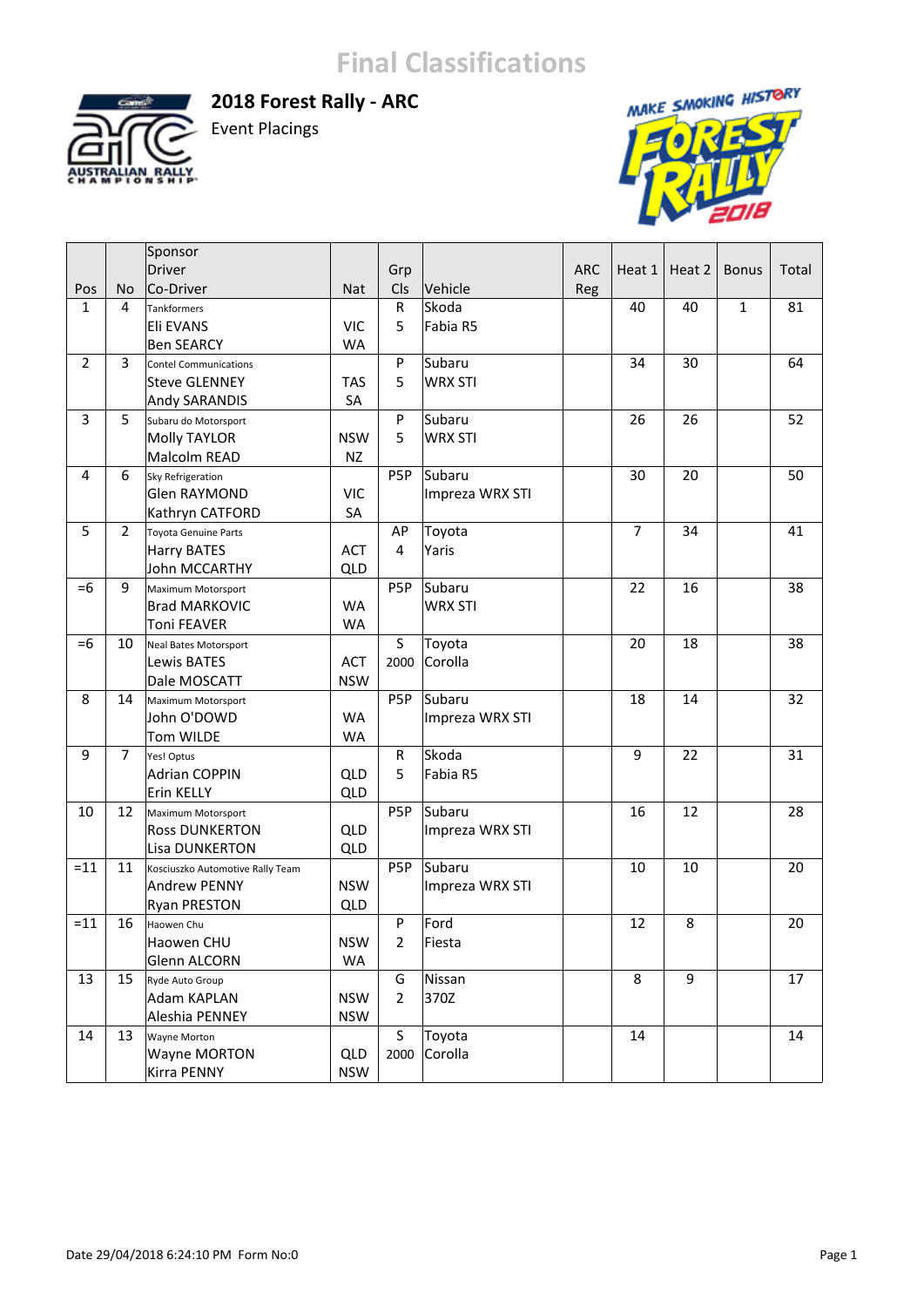

#### **2018 Forest Rally ‐ WARC**

Event Placings (Not Series points)



|                |    | Sponsor                              |            |                  |                  |            |                |                |              |                |
|----------------|----|--------------------------------------|------------|------------------|------------------|------------|----------------|----------------|--------------|----------------|
|                |    | Driver                               |            | Grp              |                  | <b>ARC</b> | Heat 1         | Heat 2         | <b>Bonus</b> | Total          |
| Pos            | No | Co-Driver                            | <b>Nat</b> | <b>CIs</b>       | Vehicle          | Reg        |                |                |              |                |
| $\mathbf{1}$   | 9  | Maximum Motorsport                   |            | P5P              | Subaru           |            | 40             | 40             | $\mathbf{1}$ | 81             |
|                |    | <b>Brad MARKOVIC</b>                 | <b>WA</b>  |                  | <b>WRX STI</b>   |            |                |                |              |                |
|                |    | <b>Toni FEAVER</b>                   | <b>WA</b>  |                  |                  |            |                |                |              |                |
| $=2$           | 14 | Maximum Motorsport                   |            | P5P              | Subaru           |            | 30             | 34             |              | 64             |
|                |    | John O'DOWD                          | <b>WA</b>  |                  | Impreza WRX STI  |            |                |                |              |                |
|                |    | Tom WILDE                            | <b>WA</b>  |                  |                  |            |                |                |              |                |
| $=2$           | 27 | Verandah Apartments                  |            | P                | Honda            |            | 34             | 30             |              | 64             |
|                |    | Mike YOUNG                           | <b>NZ</b>  | $\overline{2}$   | Civic            |            |                |                |              |                |
|                |    | <b>Scott BECKWITH</b>                | <b>WA</b>  |                  |                  |            |                |                |              |                |
| 4              | 20 | <b>CASA Security</b>                 |            | P5P              | Subaru           |            | 26             | 26             |              | 52             |
|                |    | Stephen OXLEY                        | <b>WA</b>  |                  | Impreza WRX STI  |            |                |                |              |                |
|                |    | Michael WOOD                         | <b>WA</b>  |                  |                  |            |                |                |              |                |
| 5              | 26 | Trade Hire                           |            | P5P              | Subaru           |            | 22             | 20             |              | 42             |
|                |    | Kody REYNOLDS                        | <b>WA</b>  |                  | Impreza WRX STI  |            |                |                |              |                |
|                |    | Anthony STALTARI                     | <b>WA</b>  |                  |                  |            |                |                |              |                |
| 6              | 22 |                                      |            | G                | Ford             |            | 18             | 22             |              | 40             |
|                |    | MAXYRally.com.au                     | <b>WA</b>  | $\overline{2}$   | Fiesta           |            |                |                |              |                |
|                |    | Razvan VLAD                          |            |                  |                  |            |                |                |              |                |
| $\overline{7}$ | 25 | Daymon NICOLI                        | <b>WA</b>  | P6P              | Subaru           |            | 20             | 18             |              | 38             |
|                |    | <b>Globe Signs</b>                   |            |                  |                  |            |                |                |              |                |
|                |    | Alexander LORKIEWICZ                 | <b>WA</b>  |                  | Impreza WRX STI  |            |                |                |              |                |
|                |    | <b>Roger MCNAUGHTON</b>              | <b>WA</b>  |                  |                  |            |                |                |              |                |
| $= 8$          | 29 | Information Proficiency   Sigma Data |            | P                | Nissan           |            | 16             | 14             |              | 30             |
|                |    | <b>Alex WHITE</b>                    | <b>WA</b>  | 4                | Silvia S13       |            |                |                |              |                |
|                |    | Lisa WHITE                           | <b>WA</b>  |                  |                  |            |                |                |              |                |
| $= 8$          | 31 | ULX 110 Performance Oils             |            | C                | Datsun           |            | 14             | 16             |              | 30             |
|                |    | John LUDLAM                          | <b>WA</b>  | 3                | 1600 'Dazda'     |            |                |                |              |                |
|                |    | James MARQUET                        | <b>WA</b>  |                  |                  |            |                |                |              |                |
| 10             | 32 | <b>Rustic Metal Works</b>            |            | P                | Ford             |            | 12             | 10             |              | 22             |
|                |    | Dave THOMAS                          | <b>WA</b>  | 3                | Escort Mk 2      |            |                |                |              |                |
|                |    | <b>Kelly THOMAS</b>                  | <b>WA</b>  |                  |                  |            |                |                |              |                |
| $=11$          | 34 | Elite Motorsport WA                  |            | P5P              | Subaru           |            | $\overline{7}$ | 12             |              | 19             |
|                |    | Liam WRENNE                          | <b>WA</b>  |                  | Impreza WRX      |            |                |                |              |                |
|                |    | Shaun MCMACKEN                       | <b>WA</b>  |                  |                  |            |                |                |              |                |
| $=11$          | 43 | Elite Motorsport WA                  |            | P <sub>5</sub> P | Subaru           |            | 10             | 9              |              | 19             |
|                |    | Joanne MCILROY                       | WA         |                  | Impreza WRX      |            |                |                |              |                |
|                |    | Ash RIDDEN                           | WA         |                  |                  |            |                |                |              |                |
| 13             | 36 | Trade Hire                           |            | C                | Toyota           |            | 9              | $\overline{7}$ |              | 16             |
|                |    | Andrew VAN KANN                      | WA         | $\mathbf{1}$     | Corolla TE27     |            |                |                |              |                |
|                |    | Steph ESTERBAUER                     | WA         |                  |                  |            |                |                |              |                |
| 14             | 42 | Anthony Chudleigh                    |            | N                | Ford             |            | 8              | 4              |              | 12             |
|                |    | Anthony CHUDLEIGH                    | <b>WA</b>  | 3                | Fiesta ST        |            |                |                |              |                |
|                |    | Daniel ADAMS                         | WA         |                  |                  |            |                |                |              |                |
| 15             | 35 | <b>Rally Action</b>                  |            | P6P              | Toyota           |            |                | 8              |              | 8              |
|                |    | Mark KELTIE                          | <b>WA</b>  |                  | Celica GT4 ST165 |            |                |                |              |                |
|                |    | Jessica MANSFIELD                    | WA         |                  |                  |            |                |                |              |                |
| 16             | 38 | Impulse Garage                       |            | P                | Nissan           |            | $\mathbf{1}$   | 6              |              | $\overline{7}$ |
|                |    | Brendan QUARTERMAINE                 | <b>WA</b>  | 3                | Sunny GTI        |            |                |                |              |                |
|                |    | Aaron MALLOY                         | WA         |                  |                  |            |                |                |              |                |
| $=17$          | 39 | Thornlie Towing                      |            | P                | Daihatsu         |            | 5              | $\mathbf{1}$   |              | 6              |
|                |    | <b>Terry HUGHES</b>                  | WA         | $\overline{2}$   | Applause         |            |                |                |              |                |
|                |    | Monique SMITH                        | WA         |                  |                  |            |                |                |              |                |

Date 29/04/2018 6:25:06 PM Form No:0 Page 1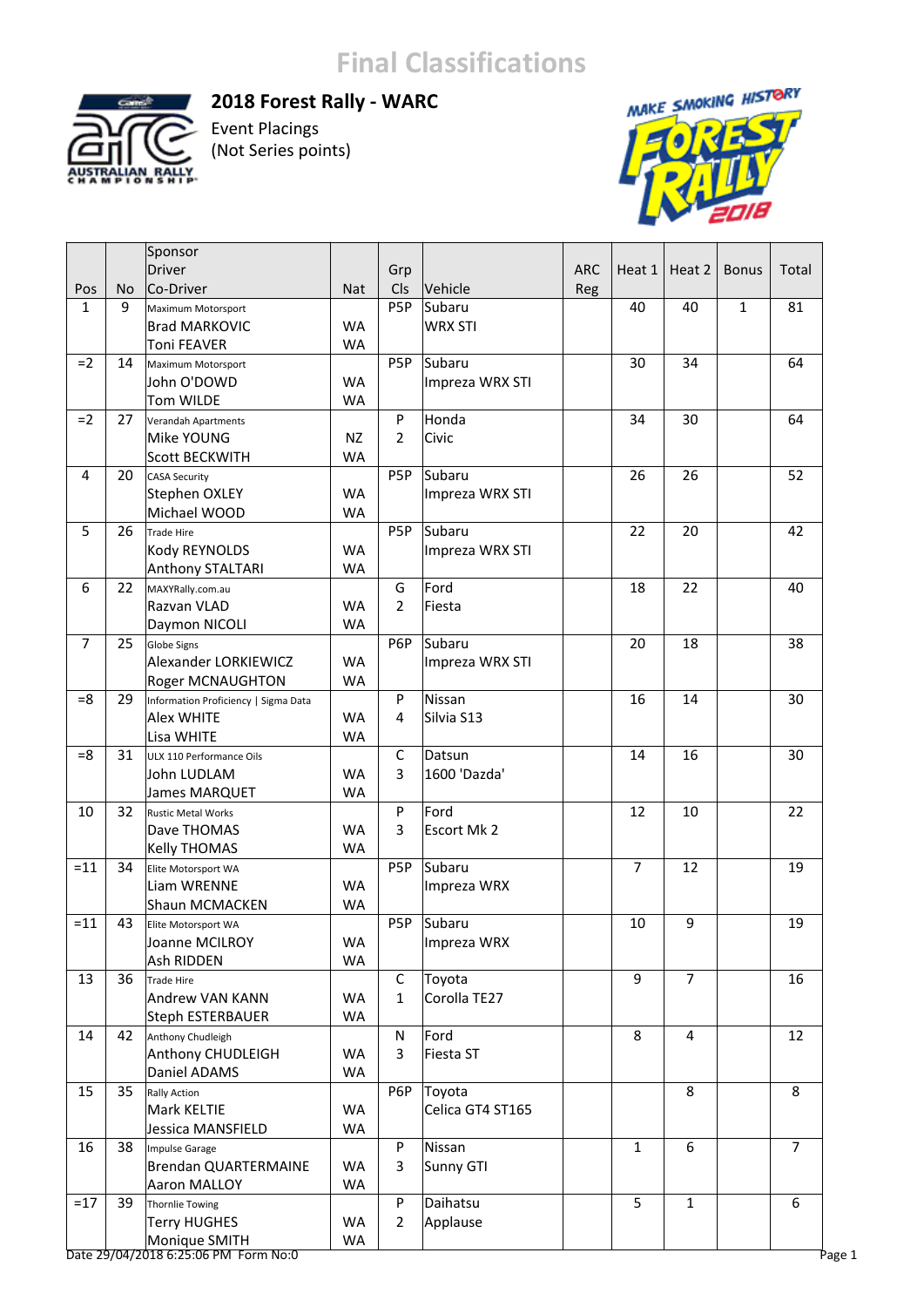|       |     | Sponsor                         |            |               |                 |            |                |                |              |                |
|-------|-----|---------------------------------|------------|---------------|-----------------|------------|----------------|----------------|--------------|----------------|
|       |     | <b>Driver</b>                   |            | Grp           |                 | <b>ARC</b> | Heat 1         | Heat 2         | <b>Bonus</b> | Total          |
| Pos   | No. | Co-Driver                       | <b>Nat</b> | <b>Cls</b>    | Vehicle         | Reg        |                |                |              |                |
| $=17$ | 40  | <b>Rally Action</b>             |            | P6P           | Subaru          |            | 6              |                |              | 6              |
|       |     | <b>Brad NOWELL</b>              | <b>WA</b>  |               | Impreza WRX STI |            |                |                |              |                |
|       |     | <b>Richard NOWELL</b>           | <b>WA</b>  |               |                 |            |                |                |              |                |
| $=17$ | 45  | Craig Rando                     |            | P5P           | Subaru          |            | 3              | 3              |              | 6              |
|       |     | Craig RANDO                     | <b>WA</b>  |               | Impreza WRX STI |            |                |                |              |                |
|       |     | <b>Matthew SCAFIDI</b>          | <b>WA</b>  |               |                 |            |                |                |              |                |
| 20    | 44  | Cindy Gielingh-Jones Life Coach |            | $\mathsf{C}$  | Mitsubishi      |            |                | 5              |              | 5              |
|       |     | Anthony LIST                    | <b>WA</b>  | 4             | Galant VR4      |            |                |                |              |                |
|       |     | Wayne TURNER                    | <b>WA</b>  |               |                 |            |                |                |              |                |
| 21    | 41  | <b>Onslow Contracting</b>       |            | P             | Holden          |            | 4              |                |              | 4              |
|       |     | Hugh HARMER                     | <b>WA</b>  | 4             | Commodore VB    |            |                |                |              |                |
|       |     | Mitch GRAY                      | <b>WA</b>  |               |                 |            |                |                |              |                |
| $=22$ | 47  | Dixon's Auto Tuning Services    |            | P             | Ford            |            | $\overline{2}$ |                |              | $\overline{2}$ |
|       |     | Leo IRIKS                       | <b>WA</b>  | 3             | Escort          |            |                |                |              |                |
|       |     | Paul VAN DER MEY                | <b>WA</b>  |               |                 |            |                |                |              |                |
| $=22$ | 48  | <b>DIESELCRAFT</b>              |            | C             | Porsche         |            |                | $\overline{2}$ |              | $\mathcal{P}$  |
|       |     | <b>Tim WOLFE</b>                | <b>WA</b>  | $\mathcal{P}$ | 911             |            |                |                |              |                |
|       |     | Declan STAFFORD                 | <b>WA</b>  |               |                 |            |                |                |              |                |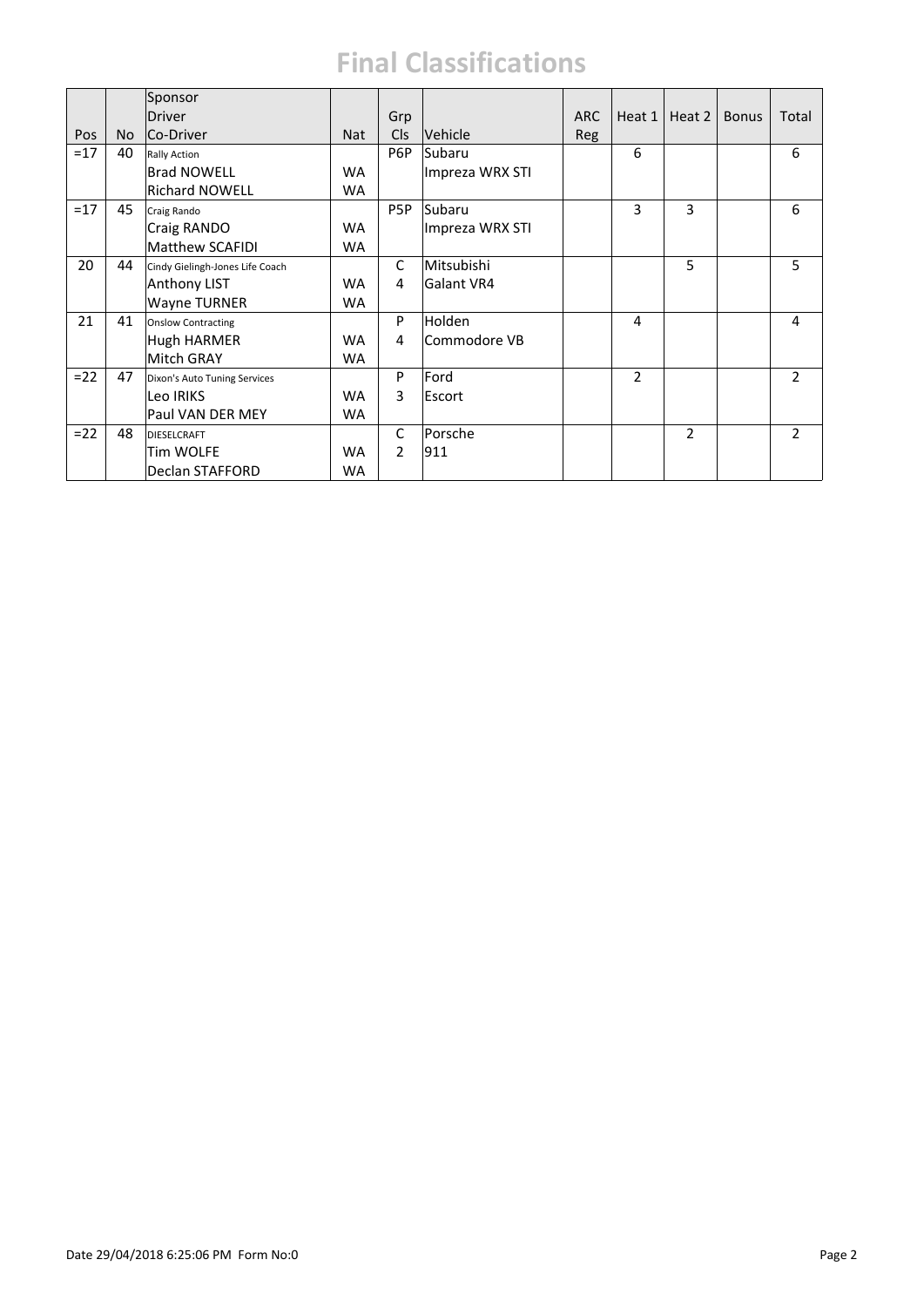

**2018 Forest Rally ‐ Clubman Masters** 



Stage Times Summary

Listed By Classification



| <b>Pos</b> | Veh Crew |                                         | <b>Vehicle</b>        | Cat/       | SS3     | SS <sub>4</sub> | SS5.    | SS <sub>6</sub> | SS <sub>7</sub> | SS8 <sup>1</sup> | SS <sub>9</sub> | SS10      | Pen M             | Progressive |
|------------|----------|-----------------------------------------|-----------------------|------------|---------|-----------------|---------|-----------------|-----------------|------------------|-----------------|-----------|-------------------|-------------|
|            | No.      |                                         |                       | Class      | 10.93km | 21.33km         | 10.73km | 17.85km         | 10.93km         | $21.33$ km       | $0.85$ km       | $0.85$ km |                   | Total       |
|            | 54       | DOUGLAS - BURTON                        | Holden Commodore VS S | Clb        | 08:28.8 | 16:03.4         | 07:44.6 | 14:00.4         | 08:30.3         | 16:09.1          | 00:49.8         | 00:49.1   |                   | 1:12:35.5   |
|            | 53       | LOWTHER - FLOOD                         | Tovota Corolla        | Clb        | 08:33.9 | 16:19.8         | 07:48.6 | 13:48.6         | 08:30.9         | 16:13.1          | 00:50.2         | 00:50.0   |                   | 1:12:55.1   |
|            | -56      | RATTENBURY - RATTENBURY Ford Escort Mk1 |                       | <b>CIb</b> | 17:18.0 | 16:13.0         | 07:53.0 | 13:22.3         | 08:27.6         | 16:25.7          | 00:50.8         |           | $00:51.3$ 00:25.0 | 1:21:46.7   |
|            | 51       | IWEBBER - CHUDLEIGH                     | BMW E30               | <b>CIb</b> | 09:06.6 | 16:59.3         | 08:20.4 | 30:27.4         | 08:54.1         | 17:10.0          | 00:53.9         |           | $00:53.2$ 01:10.0 | 1:33:54.9   |